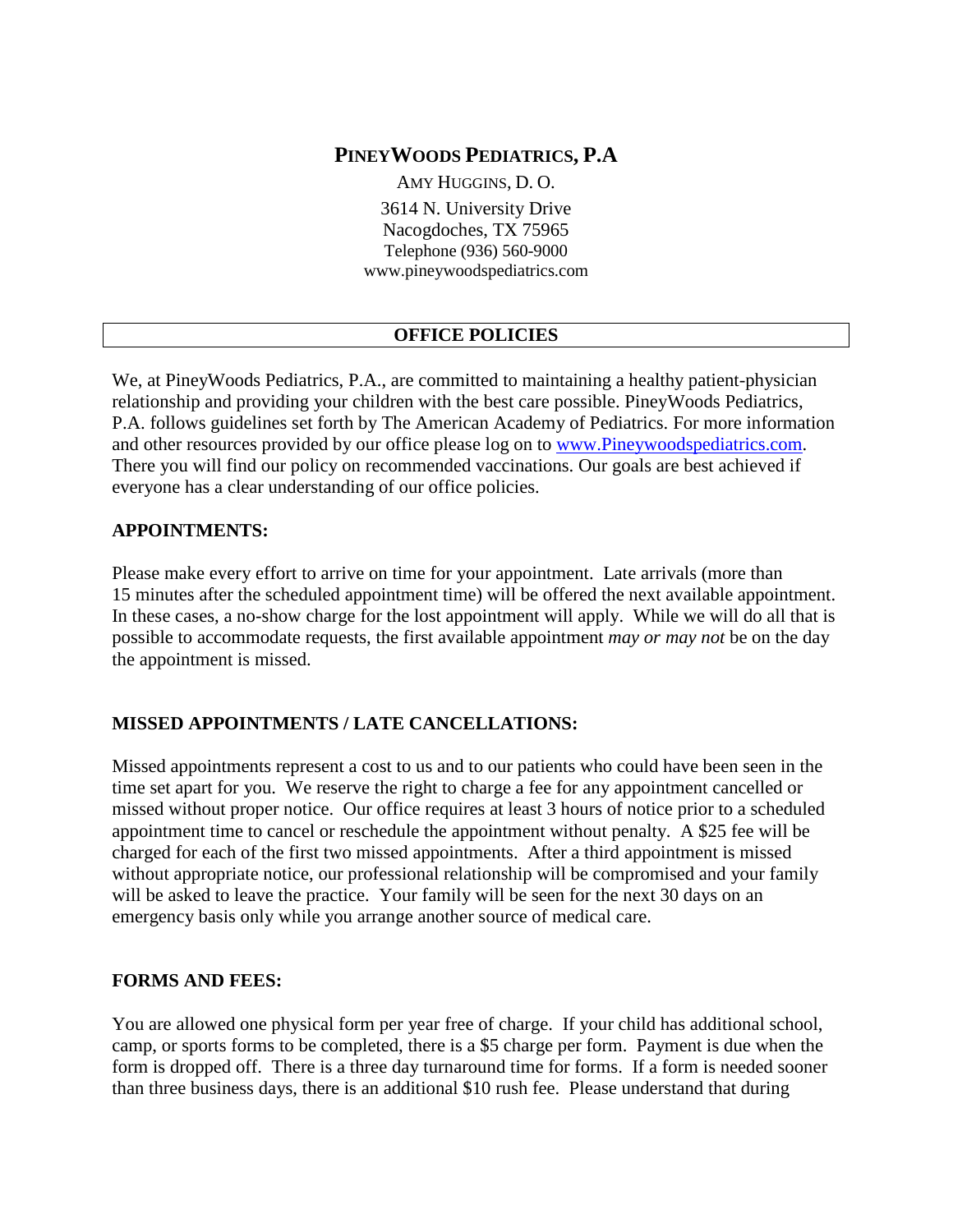certain times of the year our physicians receive an abundance of these requests. It is our recommendation that you do not wait until the last minute to request that your form be completed.

### **REFERRALS:**

If your insurance plan requires a written referral in order for your child to see a specialist, or prior to any specialized labs or imaging, you must allow our physicians three business days to complete the appropriate paper work. Only emergency referrals will be completed the same day. Retroactive referrals cannot be written and will not be honored. Our physicians will not agree to any referrals they have not been consulted about first.

# **TELEPHONE CALLS / E-MAIL COMMUNICATION:**

Phone calls during business hours will be returned by the office's Nurse. As a courtesy to our patients, Dr. Huggins still receives concerned parent calls after hours. You may leave a message for our physician after hours by calling PineyWoods Pediatrics, P.A at (936) 560-9000. The answering service will page the physician that is on call. It is our physicians request that afterhours calls be reserved for urgent matters only.

Weekend coverage for our patients is provided by our physicians along with Dr. Mary Barnette. Weekend calls should also be placed to PineyWoods Pediatrics, P.A., and the on-call physician will be paged.

E-mail is not a confidential or reliable means of communication, and therefore e-mail communication to Dr. Huggins is not encouraged. However, if you have a question that you consider to be of the non-emergent nature, you may submit it to our physician via e-mail. Dr. Huggins will make every attempt to respond within 3 business days. If you have not received a response in 3 business days you should call the office.

### **INSURANCE:**

As a courtesy to our patients, all services performed in our office and at the hospital will be submitted to your insurance company for payment unless you choose to file the claim yourself. It is the responsibility of the patient to provide accurate and timely insurance information. If the insurance information that you provide is incorrect, then you will be responsible for payment for the visit and for submitting the charges to the correct insurance plan. If you have no insurance or if our physicians do not participate with your insurance plan, then payment for an office visit is to be made at the time of the visit.

According to your insurance plan, you are responsible for any co-payments or balances applied to deductibles. We are under contract with your insurance company to collect all co-payments at the time of service. If you are unable to pay the co-payment at the time of service, payment must be made before the end of the next business day following the date of service or you will be charged a \$15 processing fee in addition to your co-payment amount.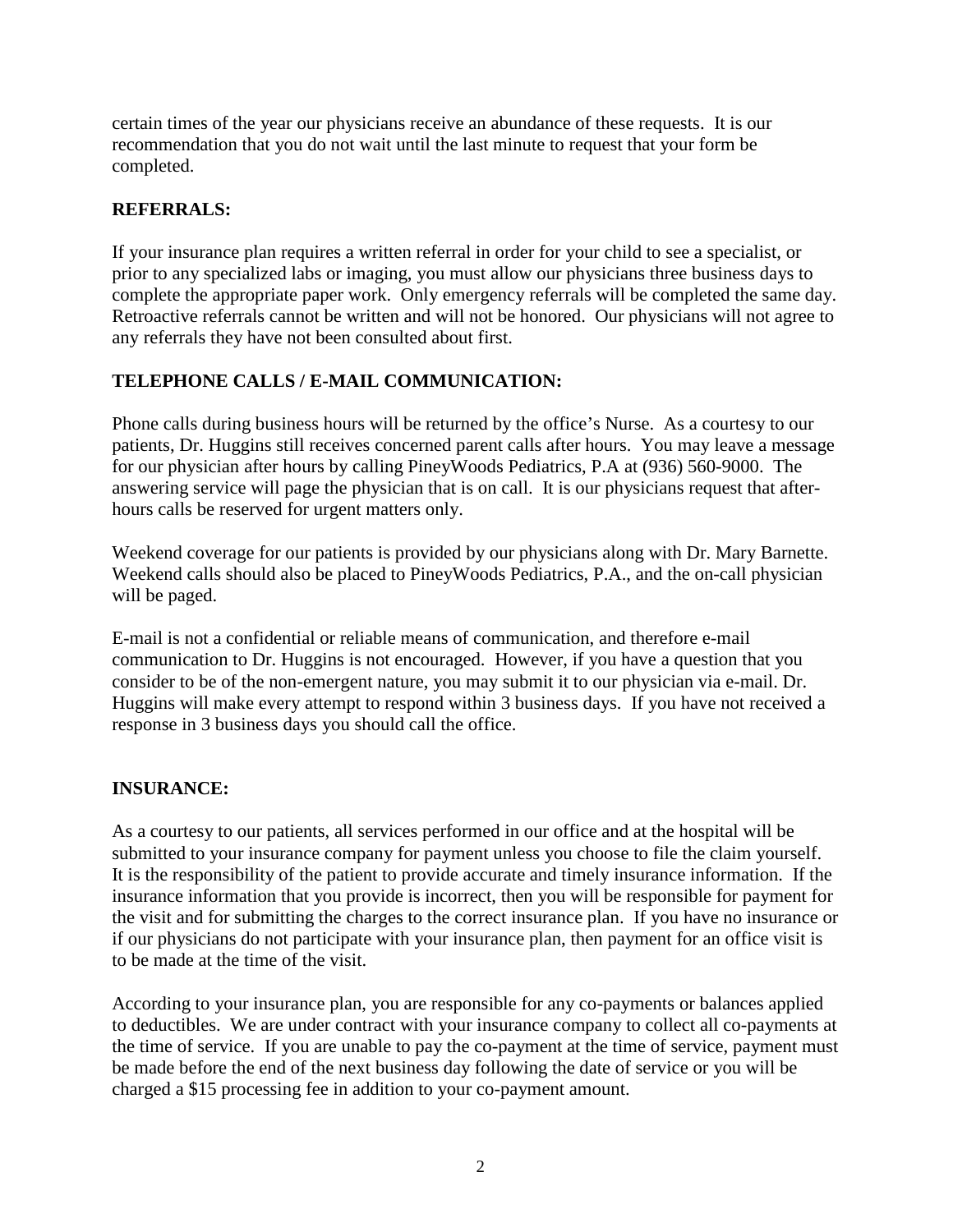If your insurance plan requires you to pay a percentage of your visit cost (ex., 80/20, or 75/25 plans), you will be asked to pay for this at the time of service. If the amount allowed by your insurance plan for that visit is not known, then you will be asked to pay \$20 that will be applied to your charge. This is due on the day of service.

If your child is scheduled for a well-child check up and is found to have a condition that requires medical intervention, then two claims will be submitted to your insurance company, one for the well-check up and one for the sick visit. Your insurance policy may require a second co-payment for the sick visit. This is determined by your insurance company, not by PineyWoods Pediatrics, P.A.

Health insurance is a contract between you, your employer, and your insurance company. It is important for you to understand the specifications of your policy. This includes well-check/sick visit coverage, vaccine coverage, labs, referrals, etc. Payments for any services provided by our physicians that are not covered by your insurance policy (ex., hearing and vision screening) become the patient's responsibility.

# **BILLING:**

We will provide you with an itemized statement each time your child receives services. The accompanying parent or adult is responsible for full payment at the time of service. We accept payment by cash, check and most major credit cards. A \$25 fee will be charged for all returned checks.

Statements will be mailed every **30 days,** and payment is due upon receipt. At **90 days,** a certified final request for payment letter will be issued. Unless alternate payment arrangements are made by you with our office, balances not paid in full within 10 days of the date on the final request for payment letter will be forwarded to a collections agency. Upon referral to a collections agency, additional charges will accrue; including, but not limited to, costs, interest and attorneys' fees. Further, if your account is not brought current after the time set forth in the final request for payment letter, our ability to maintain a professional relationship with you and your family will be impaired, and you will be notified to seek another source of medical care. Your child will be seen on an emergency only basis for the 30 days following your receipt of the physician-patient termination letter, to allow you time to find a new physician.

We realize that temporary financial problems may arise that could delay timely payment of your account. If this is the case, you are encouraged to contact our billing department promptly so that payment arrangements may be made. Payment plans are available, but must be arranged through the billing department only.

This practice's policies on billing and charity care are available for review upon request.